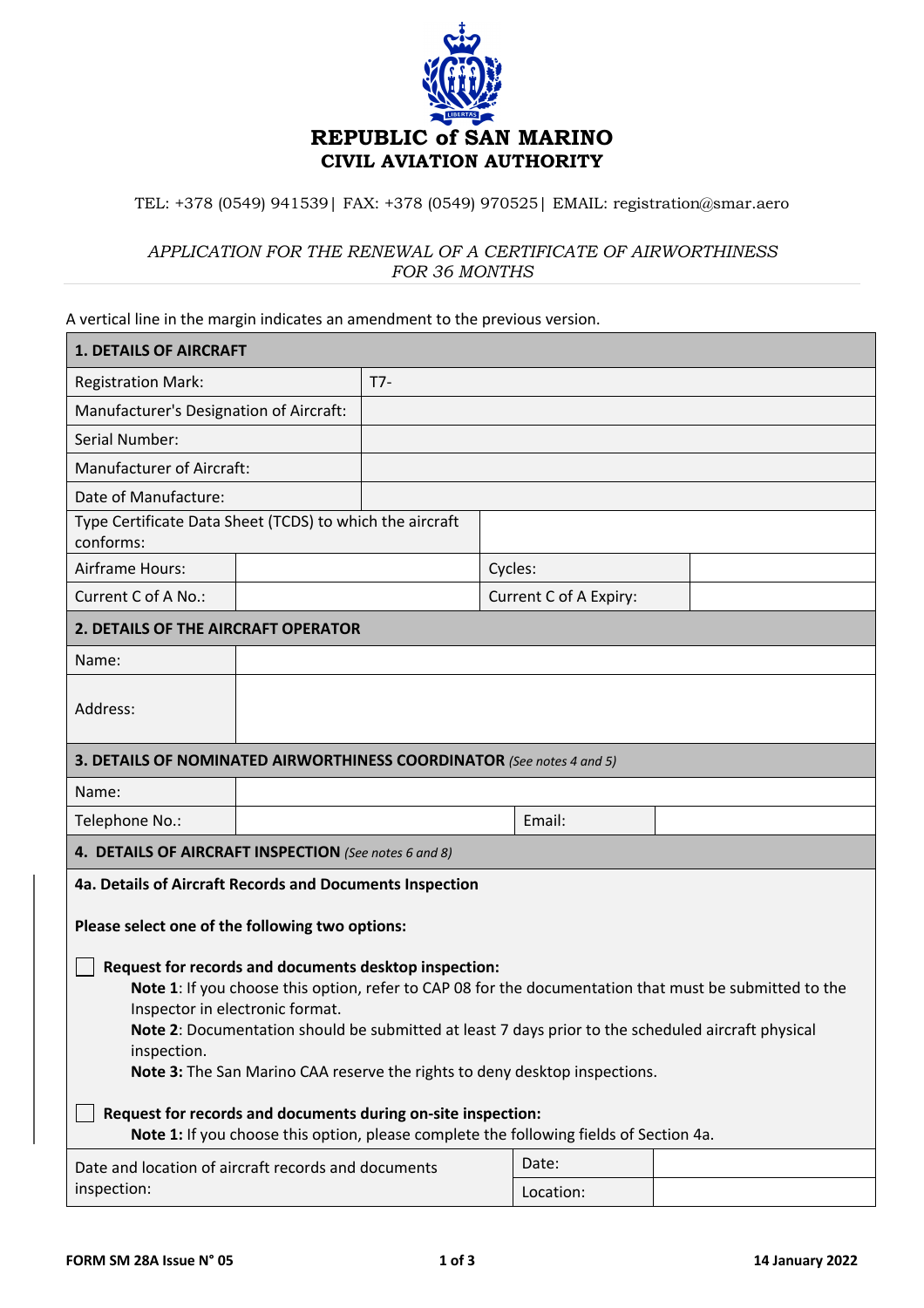| will be inspected:                                                                                                                                            | Host Organisation where the aircraft records and documents                                                      |                |  |  |  |  |  |  |
|---------------------------------------------------------------------------------------------------------------------------------------------------------------|-----------------------------------------------------------------------------------------------------------------|----------------|--|--|--|--|--|--|
|                                                                                                                                                               |                                                                                                                 | Name:          |  |  |  |  |  |  |
| documents for inspection:                                                                                                                                     | Details of person presenting the aircraft records and                                                           | Telephone No.: |  |  |  |  |  |  |
|                                                                                                                                                               |                                                                                                                 | Email:         |  |  |  |  |  |  |
| If the details of the aircraft physical inspection are the same as 4a above, tick the box<br>If different, proceed to complete 4b:                            |                                                                                                                 |                |  |  |  |  |  |  |
| 4b. Details of Aircraft Physical inspection                                                                                                                   |                                                                                                                 |                |  |  |  |  |  |  |
|                                                                                                                                                               |                                                                                                                 | Date:          |  |  |  |  |  |  |
| Date and location of physical aircraft inspection:                                                                                                            |                                                                                                                 | Location:      |  |  |  |  |  |  |
| inspected:                                                                                                                                                    | Host Organisation where the aircraft will be physically                                                         |                |  |  |  |  |  |  |
|                                                                                                                                                               |                                                                                                                 | Name:          |  |  |  |  |  |  |
| Details of person presenting the aircraft for physical<br>inspection:                                                                                         |                                                                                                                 | Telephone No.: |  |  |  |  |  |  |
|                                                                                                                                                               |                                                                                                                 | Email:         |  |  |  |  |  |  |
| <b>5. MODIFICATIONS EMBODIED</b>                                                                                                                              |                                                                                                                 |                |  |  |  |  |  |  |
| reference number. If none state NONE.                                                                                                                         |                                                                                                                 |                |  |  |  |  |  |  |
| (Continue on a separate sheet if necessary)                                                                                                                   |                                                                                                                 |                |  |  |  |  |  |  |
| <b>6. APPLICANTS DECLARATION</b><br>I hereby declare that to the best of my knowledge the particulars given on this application are true in every<br>respect. |                                                                                                                 |                |  |  |  |  |  |  |
|                                                                                                                                                               |                                                                                                                 |                |  |  |  |  |  |  |
| behalf of the aircraft owner/operator.                                                                                                                        | I agree to pay all charges in connection with this application in accordance with the current Scheme of Fees on |                |  |  |  |  |  |  |
| Date:                                                                                                                                                         |                                                                                                                 | Position:      |  |  |  |  |  |  |

*Note: Refer also to Guidance Notes overleaf.*